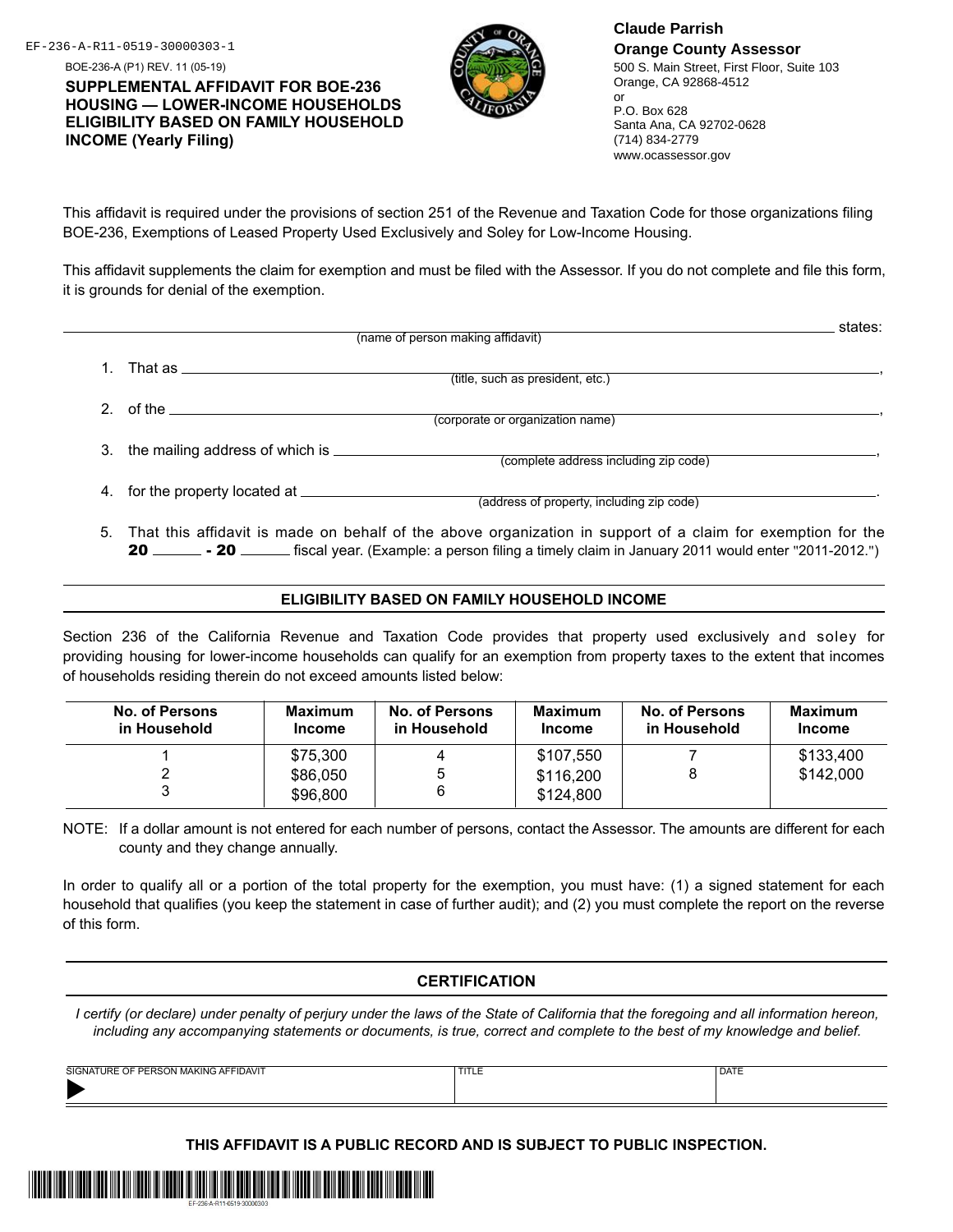## **A. LIST OF QUALIFIED HOUSEHOLDS**

| <b>UNIT NUMBER</b><br>(use two lines if there are<br>two households in a unit)                                                                                                                                                                                                                                                                                                                                                                                                                      | <b>NUMBER OF PERSONS IN HOUSEHOLD</b><br>(may be more than one<br>household in unit) | <b>MAXIMUM INCOME FOR</b><br><b>HOUSEHOLD DOES NOT</b><br><b>EXCEED</b> |
|-----------------------------------------------------------------------------------------------------------------------------------------------------------------------------------------------------------------------------------------------------------------------------------------------------------------------------------------------------------------------------------------------------------------------------------------------------------------------------------------------------|--------------------------------------------------------------------------------------|-------------------------------------------------------------------------|
|                                                                                                                                                                                                                                                                                                                                                                                                                                                                                                     |                                                                                      |                                                                         |
|                                                                                                                                                                                                                                                                                                                                                                                                                                                                                                     |                                                                                      |                                                                         |
| $\begin{tabular}{c} 3. \end{tabular}$                                                                                                                                                                                                                                                                                                                                                                                                                                                               |                                                                                      |                                                                         |
| $\begin{array}{c} \n4. \quad \textcolor{blue}{\textbf{12.12}} \quad \textcolor{blue}{\textbf{24.13}} \quad \textcolor{blue}{\textbf{25.13}} \quad \textcolor{blue}{\textbf{26.13}} \quad \textcolor{blue}{\textbf{27.13}} \quad \textcolor{blue}{\textbf{28.13}} \quad \textcolor{blue}{\textbf{29.13}} \quad \textcolor{blue}{\textbf{21.13}} \quad \textcolor{blue}{\textbf{21.13}} \quad \textcolor{blue}{\textbf{21.13}} \quad \textcolor{blue}{\textbf{21.13}} \quad \textcolor{blue}{\textbf$ |                                                                                      |                                                                         |
| $\begin{tabular}{c} 5. & \begin{tabular}{@{}c@{}} \textbf{---} & \textbf{---} & \textbf{---} & \textbf{---} \\ \end{tabular} \end{tabular}$                                                                                                                                                                                                                                                                                                                                                         |                                                                                      |                                                                         |
| 6.                                                                                                                                                                                                                                                                                                                                                                                                                                                                                                  |                                                                                      |                                                                         |
|                                                                                                                                                                                                                                                                                                                                                                                                                                                                                                     |                                                                                      |                                                                         |
| $8.$ $\overline{\phantom{a}}$                                                                                                                                                                                                                                                                                                                                                                                                                                                                       |                                                                                      |                                                                         |
| $9. \underline{\hspace{2cm}}$                                                                                                                                                                                                                                                                                                                                                                                                                                                                       |                                                                                      |                                                                         |
|                                                                                                                                                                                                                                                                                                                                                                                                                                                                                                     |                                                                                      |                                                                         |
| 11.                                                                                                                                                                                                                                                                                                                                                                                                                                                                                                 |                                                                                      |                                                                         |
|                                                                                                                                                                                                                                                                                                                                                                                                                                                                                                     |                                                                                      |                                                                         |
|                                                                                                                                                                                                                                                                                                                                                                                                                                                                                                     |                                                                                      |                                                                         |
|                                                                                                                                                                                                                                                                                                                                                                                                                                                                                                     |                                                                                      |                                                                         |
|                                                                                                                                                                                                                                                                                                                                                                                                                                                                                                     |                                                                                      |                                                                         |
|                                                                                                                                                                                                                                                                                                                                                                                                                                                                                                     |                                                                                      |                                                                         |
|                                                                                                                                                                                                                                                                                                                                                                                                                                                                                                     |                                                                                      |                                                                         |
|                                                                                                                                                                                                                                                                                                                                                                                                                                                                                                     |                                                                                      |                                                                         |
|                                                                                                                                                                                                                                                                                                                                                                                                                                                                                                     |                                                                                      |                                                                         |
|                                                                                                                                                                                                                                                                                                                                                                                                                                                                                                     |                                                                                      |                                                                         |

| <b>EXAMPLE</b> | <b>ACTUAL</b>                                                                                                                                                                                 |
|----------------|-----------------------------------------------------------------------------------------------------------------------------------------------------------------------------------------------|
| 80             |                                                                                                                                                                                               |
| 100            |                                                                                                                                                                                               |
| 80% (80/100)   |                                                                                                                                                                                               |
|                | NOTE: The exemption percentage is the number of "units serving lower-income households<br>divided by the total number of residential units. This percentage is applied to the entire property |

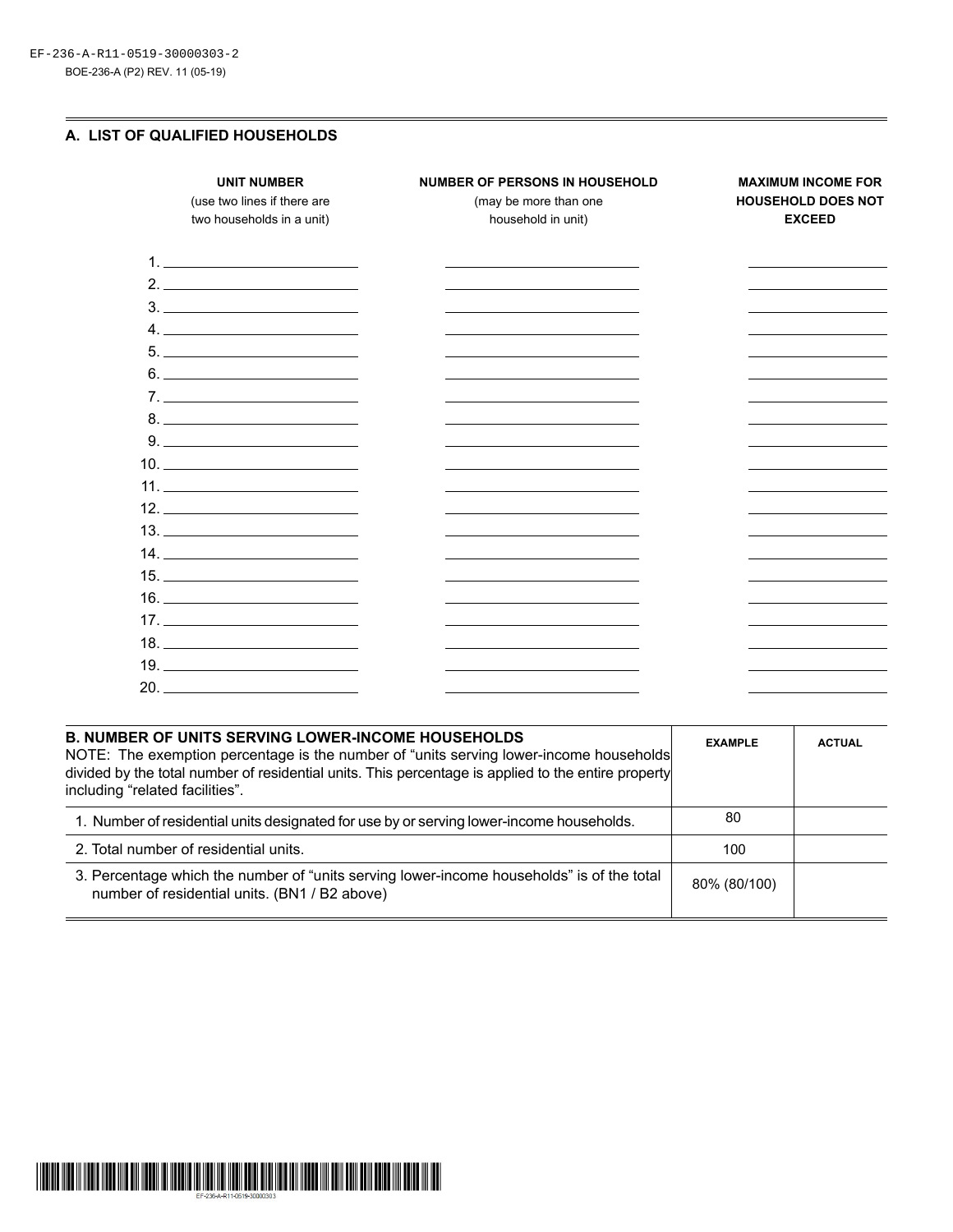# **INSTRUCTIONS FOR COMPLETION OF SUPPLEMENTAL AFFIDAVIT FOR BOE-236**

Housing — Lower-Income Households Eligibility Based on Family Household Income

The claimant (organization) must follow the instructions listed below. The claimant should provide each household living on the property with a copy of the attached form titled Lower-Income Households — Statement of Family Household Income. The organization's property will not be allowed the exemption unless the proper information in a completed affidavit, in duplicate, is provided to the Assessor.

## **FISCAL YEAR**

The fiscal year for which an exemption is sought must be entered correctly. The proper fiscal year follows the lien date (12:01 a.m., January 1) as of which the taxable or exempt status of the property is determined. For example, a person filing a timely claim in February 2011 would enter "2011-2012" on line four of the claim; a "2010-2011" entry on a claim filed in February 2011 would signify that a late claim was being filed for the preceding fiscal year.

## **A. LIST OF QUALIFIED HOUSEHOLDS**

The claimant must list on the affidavit the following information for **only** those lower-income households that **qualify:**

- (1) Home address, apartment number, room number, etc. Use two lines if there are two households at the same location, etc.
- (2) The number of persons claimed to be in the household (one household for each line item).
- (3) The maximum income limit reported by each household (this figure should agree with the income limit based upon the number of persons in the household that as printed on the affidavit).
- NOTE: No **by line item** reporting is necessary for vacant room (areas), households that did not report, households that may not be lower-income, or for households whose incomes exceed the applicable income limits.

## **B. NUMBER OF UNITS SERVING LOWER-INCOME HOUSEHOLDS**

The claimant must complete this section of the affidavit for all households, eligible and ineligible, by entering:

|     |                                                                                                                                      | <b>Example</b> |
|-----|--------------------------------------------------------------------------------------------------------------------------------------|----------------|
| (1) | The total number of households                                                                                                       | 80             |
| (2) | The total number of residential units                                                                                                | 100            |
| (3) | The exemption calculation percentage is computed by<br>dividing the lower-income units $B(1)$ by the total number<br>of units $B(2)$ | 80% (80/100)   |

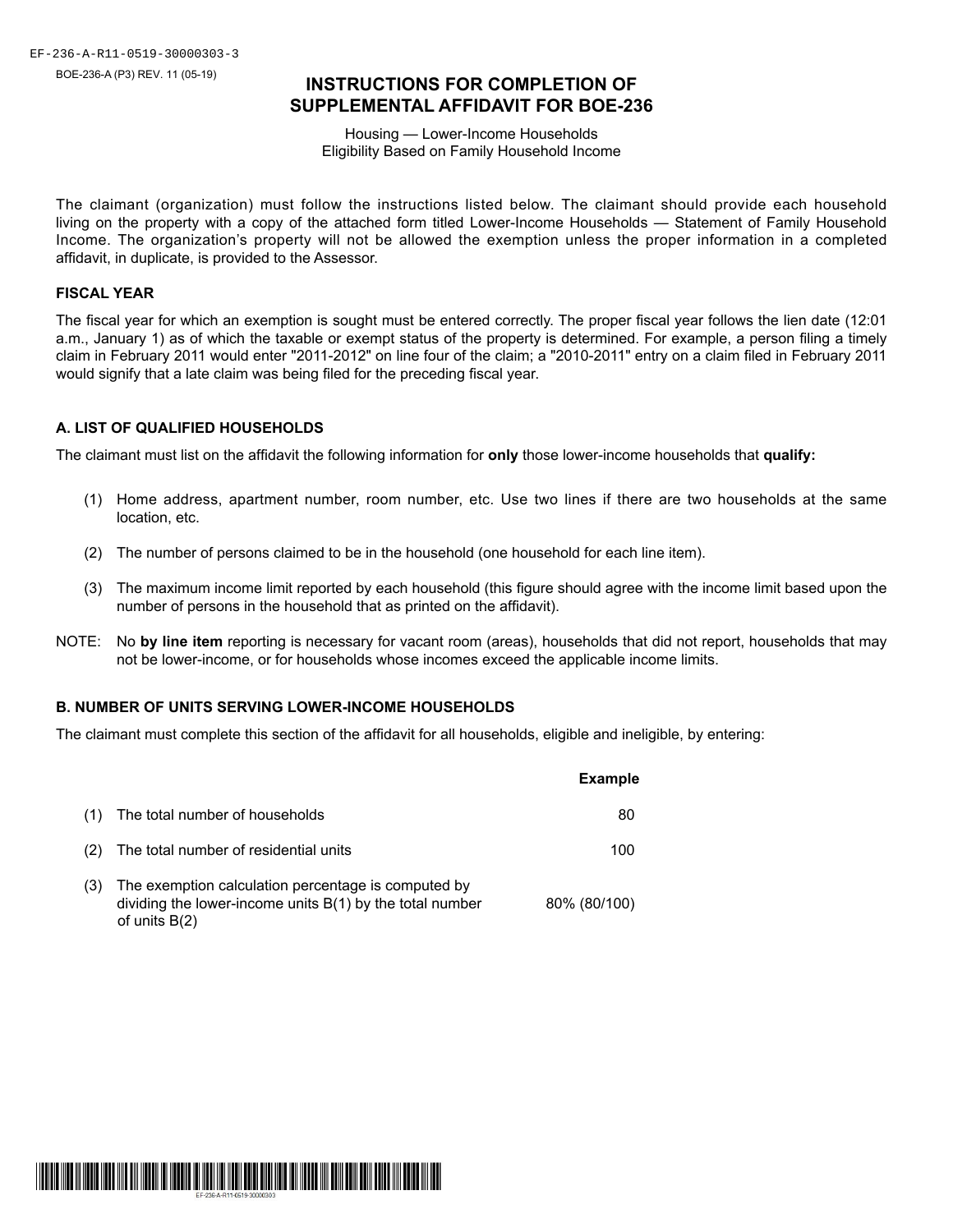(Suggested Family Household Income Reporting Form for  $\sqrt{ }$ 

## **LOWER-INCOME HOUSEHOLDS STATEMENT OF HOUSEHOLD INCOME**

Promptly sign and file this statement by \_\_\_\_\_\_\_\_\_\_\_\_\_\_\_\_\_\_ with an officer or the manager of the organization on whose property you reside.

| Name(s) of Occupants: |  |
|-----------------------|--|
|                       |  |
|                       |  |
|                       |  |
|                       |  |
|                       |  |
|                       |  |
| Address or Unit No.:  |  |
| (No P.O. Box Nos.)    |  |

Complete the statement and return it to the manager of the organization that provides the housing.

- 1. Number of persons in family household *(see instructions).*
- 2. I certify (or declare) under penalty of perjury under the laws of the State of California that the family household income for the prior calendar year did not exceed \$ . *(Enter the amount of the income limit, shown below, for the number of persons in family household.)*

| <b>NUMBER OF PERSONS</b><br><b>IN FAMILY HOUSEHOLD</b> | <b>INCOME LIMIT</b> |
|--------------------------------------------------------|---------------------|
| 1                                                      | \$75,300            |
| 2                                                      | \$86,050            |
| 3                                                      | \$96,800            |
| 4                                                      | \$107,550           |
| 5                                                      | \$116,200           |
| 6                                                      | \$124,800           |
| 7                                                      | \$133,400           |
| 8                                                      | \$142,000           |
|                                                        |                     |

| SIGNATURE           | TITLE | <b>DATE</b> |
|---------------------|-------|-------------|
| I<br><b>III</b> III |       |             |